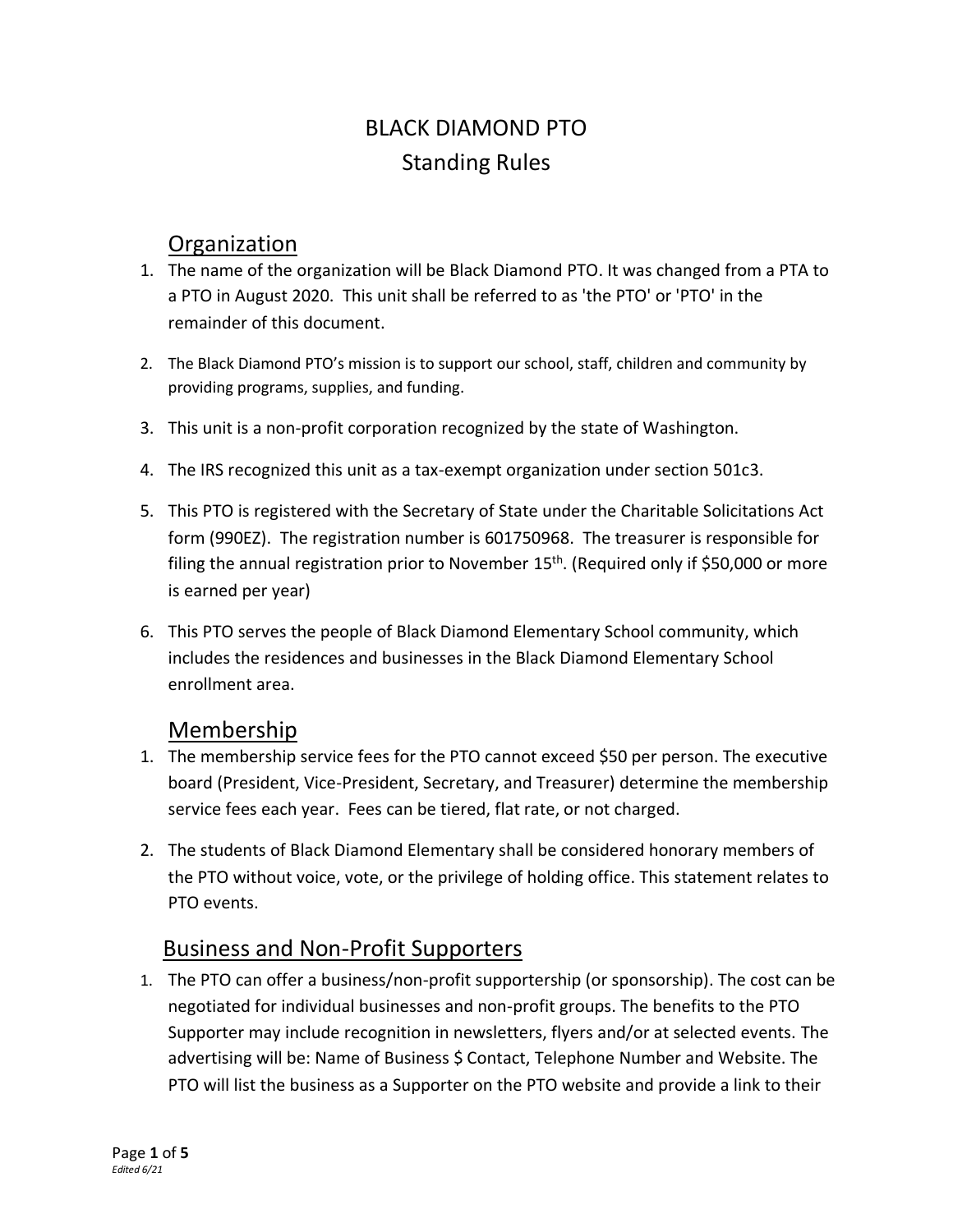website if requested. Businesses and Nonprofits who have purchased a "supportership" have no voting rights.

## Board and Officers

- 1. The elected officers of the PTO shall be the President, Vice President, Secretary and Treasurer. These positions will make up the Board of Directors. Offices may be held by two people if those individuals agree to share the position. Each co-position is entitled to one (1) vote per position at a board of directors' or general membership meeting, with the individual holders rotating voting privileges every other meeting.
- 2. The Board of Directors will have the authority to make decisions for the general membership and to issue checks, debit purchases, or other monetary values for PTO business, not exceeding \$200, when the timing does not permit a vote at a regular meeting. This is done by majority vote for the Board of Directors. Decisions made by the Board will be recorded by the Treasurer and shared with the membership at the next general membership meeting.
- 3. Any Board position will be declared vacant if that person misses three consecutive scheduled meetings, unless excused by the President.
- 4. Officers will be elected by the end of the school year for the term of one year and shall assume office July 1st.

### Meetings/Finance

- 1. The Board will generate a schedule for general membership meetings to be held during the school year. There must be at least ten (10) members present in order to conduct business. Meetings shall be held at the discretion of the Board. There will be a minimum of 3 general membership meetings per school year. All meetings will be given 10 days written notice - via take home flyer, social media, and email when possible.
- 2. Adoption of the annual budget, approval of standing rules, and election of officers shall be done at general membership meetings. All meetings shall be held under the direction of the Board.
- 3. Any bills and receipts must go through the committee chair for any PTO event. A signature signing off on expenses (by the committee chairperson) is required and needs to be turned in with a reimbursement voucher form.
	- When the membership approves the PTO's budget, it is authorizing the Executive Board to spend the PTO funds. This is not a blanket authorization for a committee to spend funds.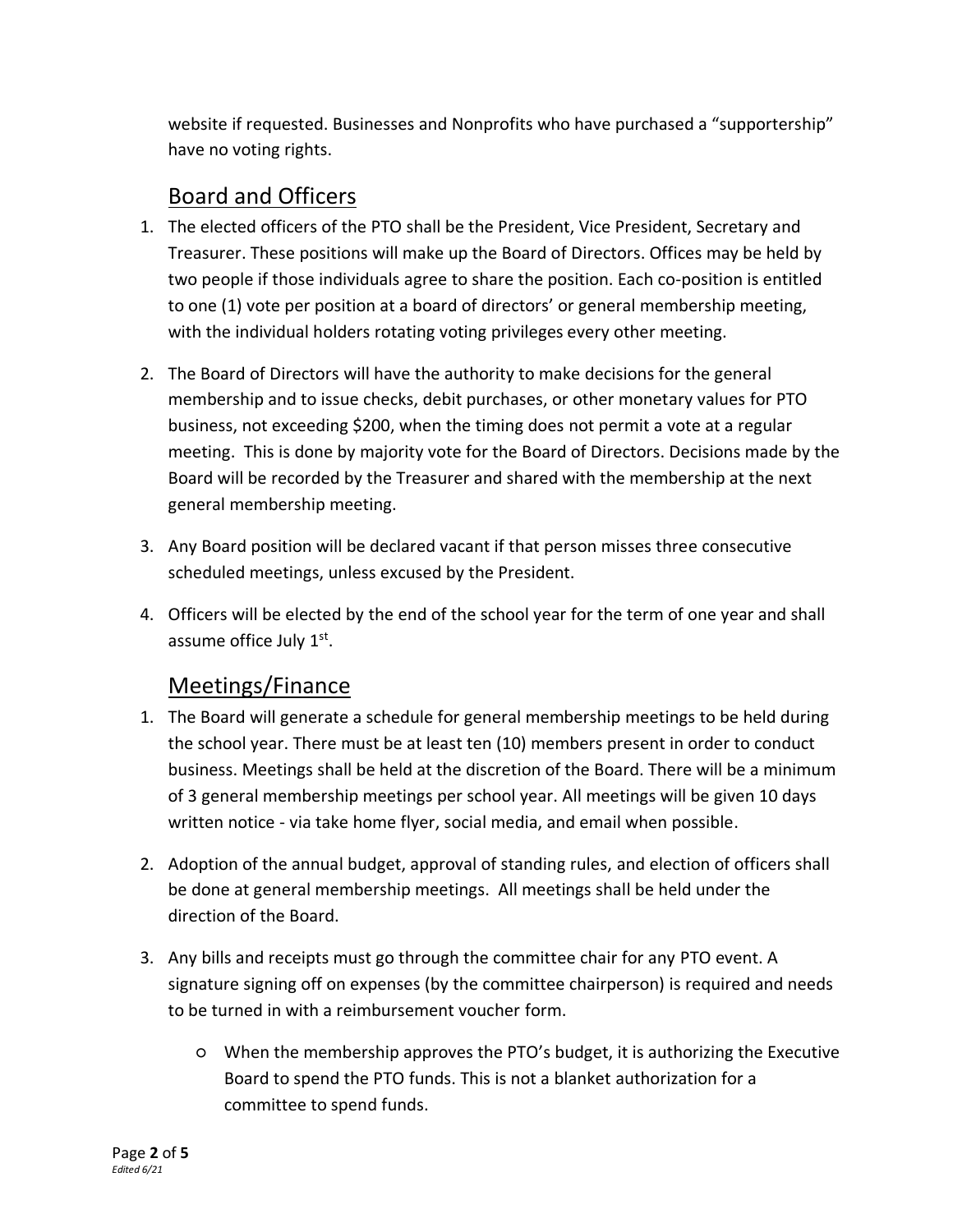- It is common practice for each committee to formulate its own plan and budget and present these to the Board. The board will review these plans and the committee's budget in relation to the entire PTO budget and will approve, modify, or disapprove the committee's plans or budget.
- No committee chair or committee member can obligate the PTO to a program, project, activity, plan or any obligation, financial or otherwise, without approval of the Board of Directors.
- If contracts are to be signed, only elected officers may sign them.
- 4. All mini grant applications need to be filled out prior to any requests. The applicant must be a current PTO member. Part A is to be turned into the Mini Grant Coordinator (usually the Treasurer) no later than the  $1<sup>st</sup>$  of each month and Part B no later than two (2) weeks prior to the event. Part B of the mini grant application needs to be specific, or the board has the right to deny any extra expenditure not noted.
	- In order for a mini grant to be considered and voted on at a membership meeting, the requester, or someone sent on their behalf, should be in attendance.
- 5. All receipts must be submitted no later than 30 days after an event takes place and 7 days before the last day of school.
- 6. Requests for specific need grants from outside vendors/non PTO members need to be discussed and approved by the PTO Board and presented to the general membership at the next scheduled meeting for a vote, before any representation is made.
- 7. The Board of Directors has authority to reallocate budget funds up to \$500 as deemed necessary.
- 8. The general membership shall approve the annual budget prior to the end of the school year. This approval provides the legal authority to spend funds past the end of the current fiscal year. Without an approved budget, no funds can be spent or disbursed after June  $30<sup>th</sup>$  or until a budget is approved. When the membership approves the PTO's budget, it is authorizing the Board to spend PTO funds. This is not an authorization for a committee to spend funds.
- 9. The PTO shall conduct an audit of its financial books and records annually at the end of the fiscal year (July 1<sup>st</sup>-June 30th).
	- The PTO books shall be audited each time a change in Treasurer occurs.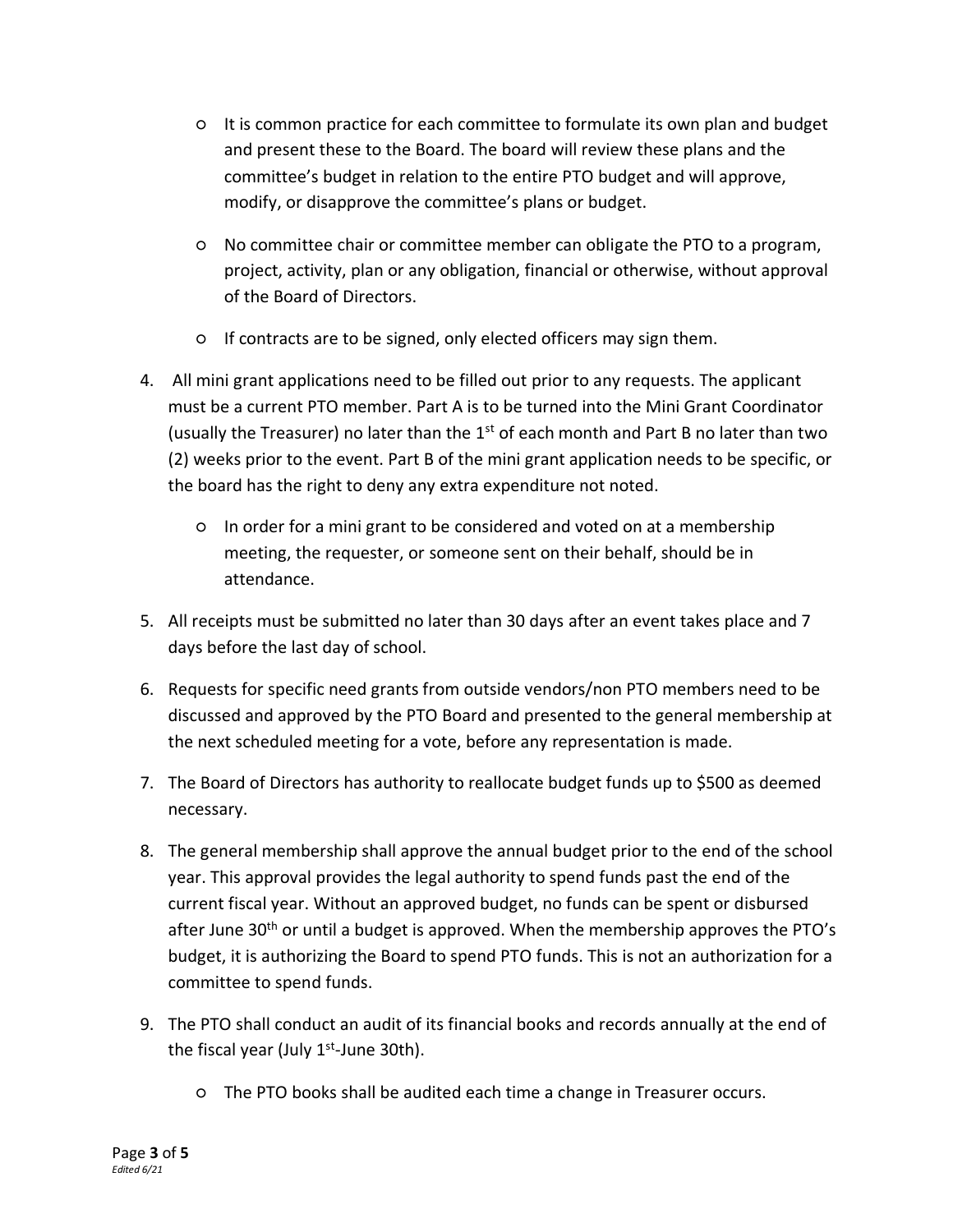- 10. The signatures of at least two (2) elected officers shall be on the authorized signature card for the Black Diamond PTO's bank account.
- 11. Only funds under complete control of this PTO, and with the capacity to be voted on for expenditures, may be kept in the PTO bank account. Two officers shall be required to sign all PTO checks.

# Committees and Documentation

- 1. The PTO shall keep a copy of each of its legal documents, either in a designated folder or online using the designated Google Drive. The Secretary shall be responsible for maintaining the original copies and providing updated copies to other officers.
- 2. Event chairs must communicate with the Executive Board one (1) month prior to the event and present any outline of their plan for the event as well as how the budget will be spent. Expenses incurred beyond the approved budget without prior approval from the Executive Board may become a personal expense and not be reimbursed by the PTO.
- 3. A person must be a current member of the PTO in order to chair an event.

#### PTO Property

- 1. Any and all PTO property is maintained and secured by the Board.
- 2. No PTO property shall be used for any purposes other than school or community events that are directly related to the students at Black Diamond Elementary.
- 3. All events must have Executive Board approval

### Standing Rules

- 1. The standing rules shall be adopted annually by a majority vote before September 30th at a General Membership Meeting. The standing rules may be amended or resigned by a 2/3 vote at any general membership meeting. If notice of the proposed action is given before the meeting, they may be amended or resigned by majority vote. A quorum of the membership must be present to make any business decisions. A quorum constitutes 10 members.
- 2. The standing rules shall be posted on the PTO website and distributed to the membership as requested.

\_\_\_\_\_\_\_\_\_\_\_\_\_\_\_\_\_\_\_\_\_\_\_\_\_\_\_\_\_\_\_\_\_ \_\_\_\_\_\_\_\_\_\_\_\_\_\_\_\_\_\_\_\_\_\_\_\_\_\_\_\_\_\_\_\_\_

STANDING RULES APPROVED BY THE GENERAL MEMBERSHIP ON: